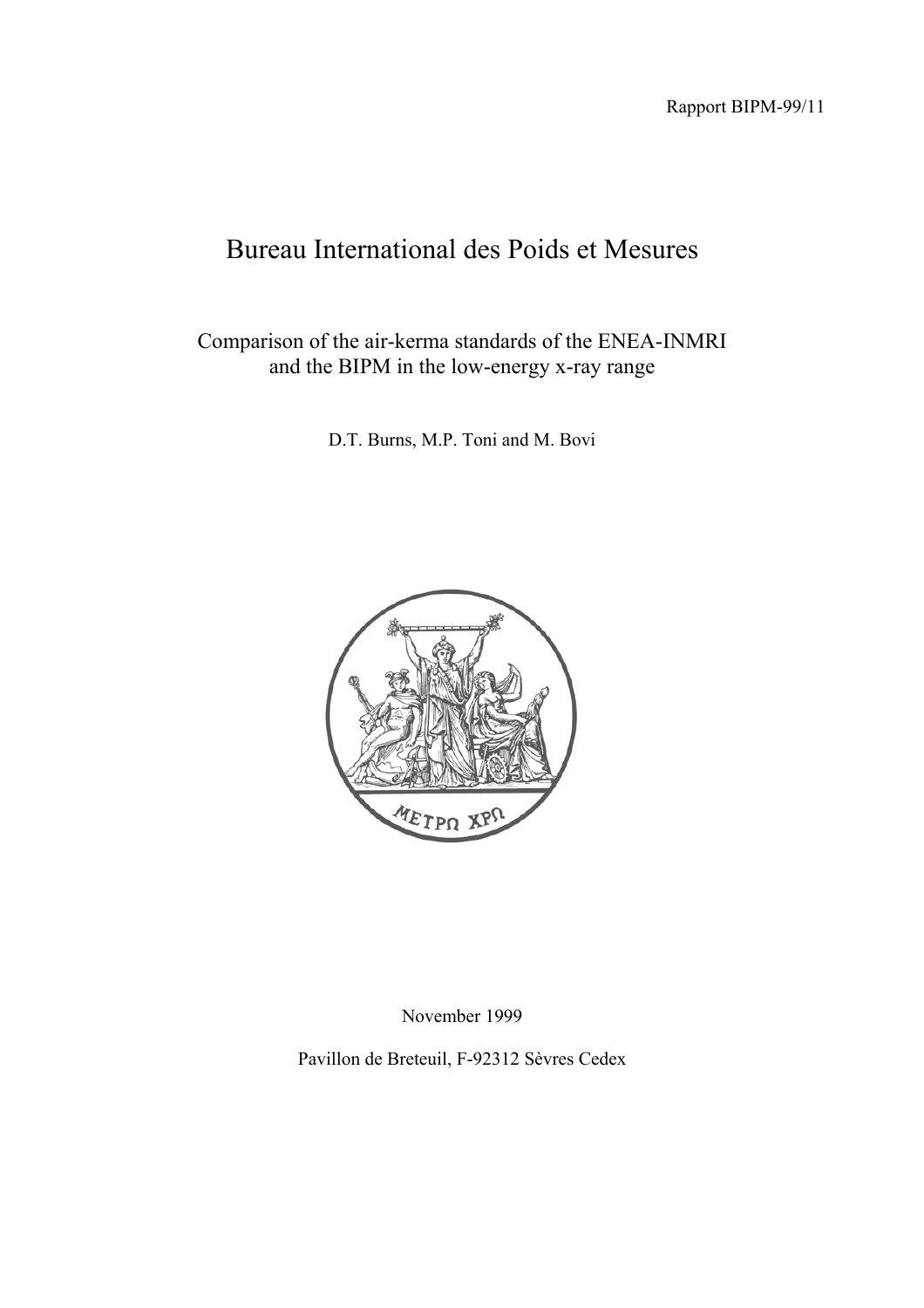## **Comparison of the air-kerma standards of the ENEA-INMRI and the BIPM in the low-energy x-ray range**

by D.T. Burns, M.P. Toni\* and M. Bovi\*

Bureau International des Poids et Mesures, F-92312 Sèvres Cedex \*Istituto Nazionale di Metrologia delle Radiazioni Ionizzanti, C.R. Casaccia, c.p. 2400 Rome, Italy

**Abstract** A direct comparison has been made between the air-kerma standards of the ENEA-INMRI and the BIPM in the low-energy x-ray range. The results show the standards to be in agreement to around  $0.35$  % at reference beam qualities up to  $50$  kV. Measurements were also made at the 80 kV quality in order to estimate the electron-loss correction for the ENEA standard at this quality.

#### **1. Introduction**

 $\overline{a}$ 

A direct comparison has been made between the air-kerma standards of the Istituto Nazionale di Metrologia delle Radiazioni Ionizzanti (ENEA-INMRI) and the Bureau International des Poids et Mesures (BIPM) in the x-ray range from 10 kV to 50 kV. The comparison took place at the BIPM in September 1998 using the reference conditions recommended by the CCRI [1]. Additional measurements were made at 80 kV to determine the electron-loss correction for the ENEA-INMRI standard at this quality. This required the measurement of aperture and wall transmission correction factors.

#### **2. Determination of the air-kerma rate**

For a free-air ionization chamber standard with measuring volume *V*, the air-kerma rate is determined by the relation

$$
\dot{K} = \frac{I}{\rho_{\text{air}}V} \frac{W_{\text{air}}}{e} \frac{1}{1 - g_{\text{air}}} \prod_{i} k_{i}
$$
\n(1)

where *I* is the ionization current,  $\rho_{air}$  is the density of air under reference conditions,  $W_{air}$  is the mean energy expended by an electron of charge *e* to produce an ion pair in dry air, *g*air is the fraction of the initial electron energy lost by bremsstrahlung production in air, and  $\Pi$   $k_i$  is the product of the correction factors to be applied to the standard.

The values used for the physical constants  $\rho_{\text{air}}$  and  $W_{\text{air}}/e$  are given in Table 1. For use with this value for  $\rho_{air}$ , the ionization current *I* must be corrected for the difference between the density of the air of the measuring volume at the time of measurement and the value given in the table<sup>1</sup>.

<sup>&</sup>lt;sup>1</sup> For an air temperature *T* and pressure *P* in the measuring volume, this involves a temperature correction  $T/T_0$ , a pressure correction  $P_0$  / *P*, a humidity correction  $k<sub>h</sub> = 0.9980$ , and the factor 1.0002 to account for the change in the compressibility of air between  $T \sim 293$  K and  $T_0 = 273.15$  K.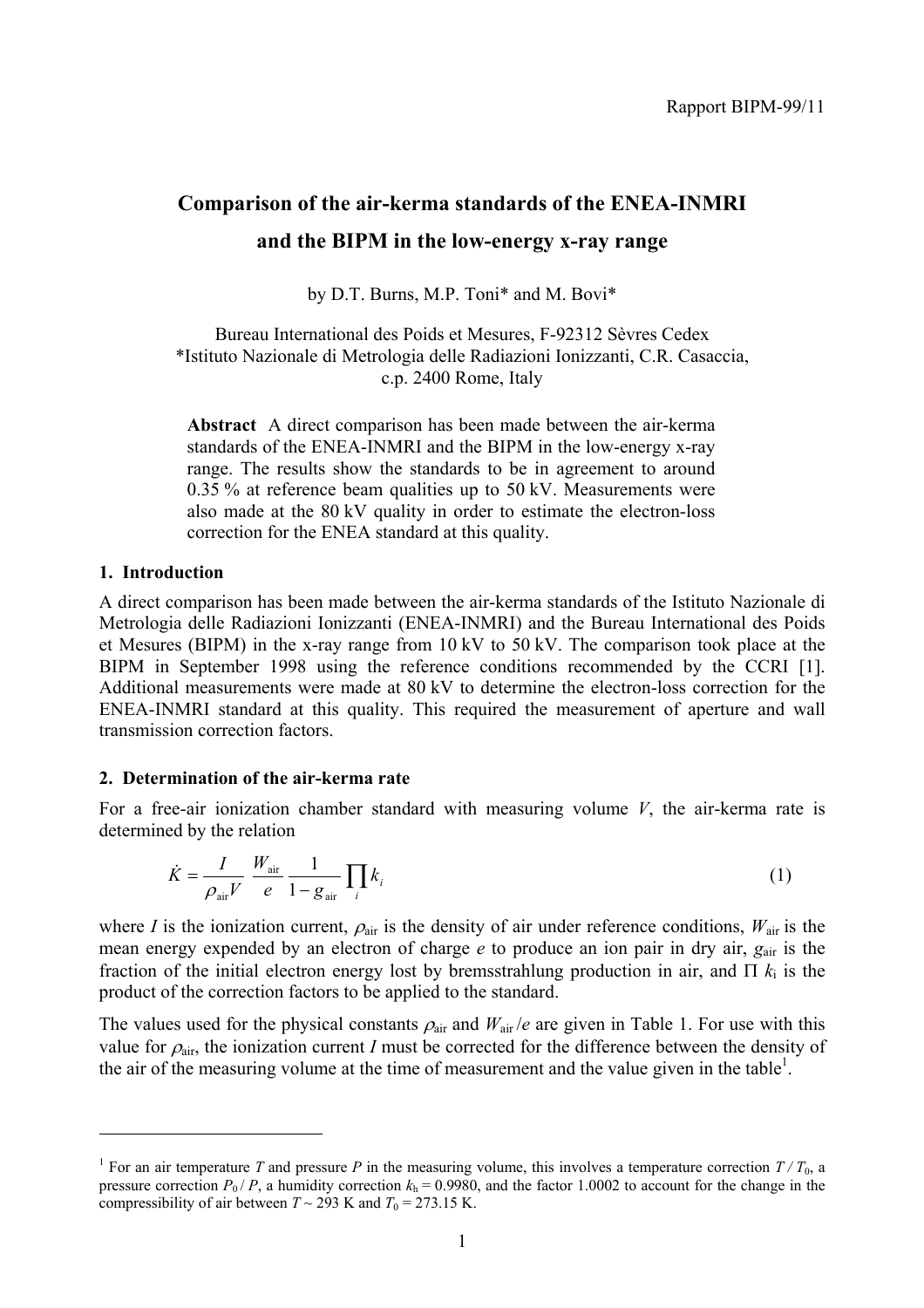#### **3. Details of the standards**

Both free-air chamber standards used in the present comparison are of the conventional parallelplate design. The measuring volume *V* is defined by the diameter of the chamber aperture and the length of the collecting region. The BIPM air-kerma standard is described in [2] and [3]. Details of the ENEA-INMRI standard, which has not previously been compared with the BIPM standard, are given in [4]. The main dimensions, the measuring volume and the polarizing voltage for each chamber are shown in Table 2.

| Constant                                 | Value                     | $s^{\dagger} \times 10^2$ |
|------------------------------------------|---------------------------|---------------------------|
| $\mathit{O}_{\textrm{air}}$ <sup>+</sup> | 1.2930 kg m <sup>-3</sup> | 0.01                      |
| $W_{\rm air}$ / $e$                      | 33.97 J $C^{-1}$          | 0.15                      |

|  | Table 1. Physical constants used in the determination of the air-kerma rate |  |
|--|-----------------------------------------------------------------------------|--|
|--|-----------------------------------------------------------------------------|--|

† *s* is the relative standard uncertainty.

 $\ddagger$  Density of dry air at  $T_0 = 273.15$  K and  $P_0 = 101$  325 Pa.

| Chamber                   | <b>BIPM</b> | <b>ENEA-</b><br><b>INMRI</b> |
|---------------------------|-------------|------------------------------|
| Aperture diameter / mm    | 9.941       | 8.014                        |
| Air path length $/$ mm    | 100.0       | $65.12^{\dagger}$            |
| Collector length / mm     | 15.466      | 40.738                       |
| Electrode separation / mm | 70          | 60                           |
| Collector width / mm      | 71          | 60                           |
| Measuring volume / $mm3$  | 1200.4      | 2054.9                       |
| Polarizing voltage / V    | 1500        | 1600                         |

**Table 2. Main characteristics of the standards**

† This is the quoted value of 64.30 mm plus 0.82 mm due to three screws supporting the aperture.

## **3. Comparison procedure**

## *3.1 BIPM irradiation facility and reference beam qualities*

The comparison was carried out in the BIPM low-energy x-ray laboratory, which houses a constant-potential generator (maximum usable generating potential 80 kV) and a tungsten-anode x-ray tube with an inherent filtration of 2.9 mm beryllium. Both the generating potential and the tube current are stabilized using feedback systems constructed at the BIPM; this results in a very high stability and obviates the need for a transmission current monitor. The variation in the measured ionization current over the duration of a comparison introduces a relative standard uncertainty of typically  $4 \times 10^{-4}$ . The radiation qualities used in the range from 10 kV to 50 kV are those recommended by the CCRI [1] and are given in Table 3 in ascending half-value layer (HVL) from left to right. Measurements were also made at the 80 kV quality indicated in the table.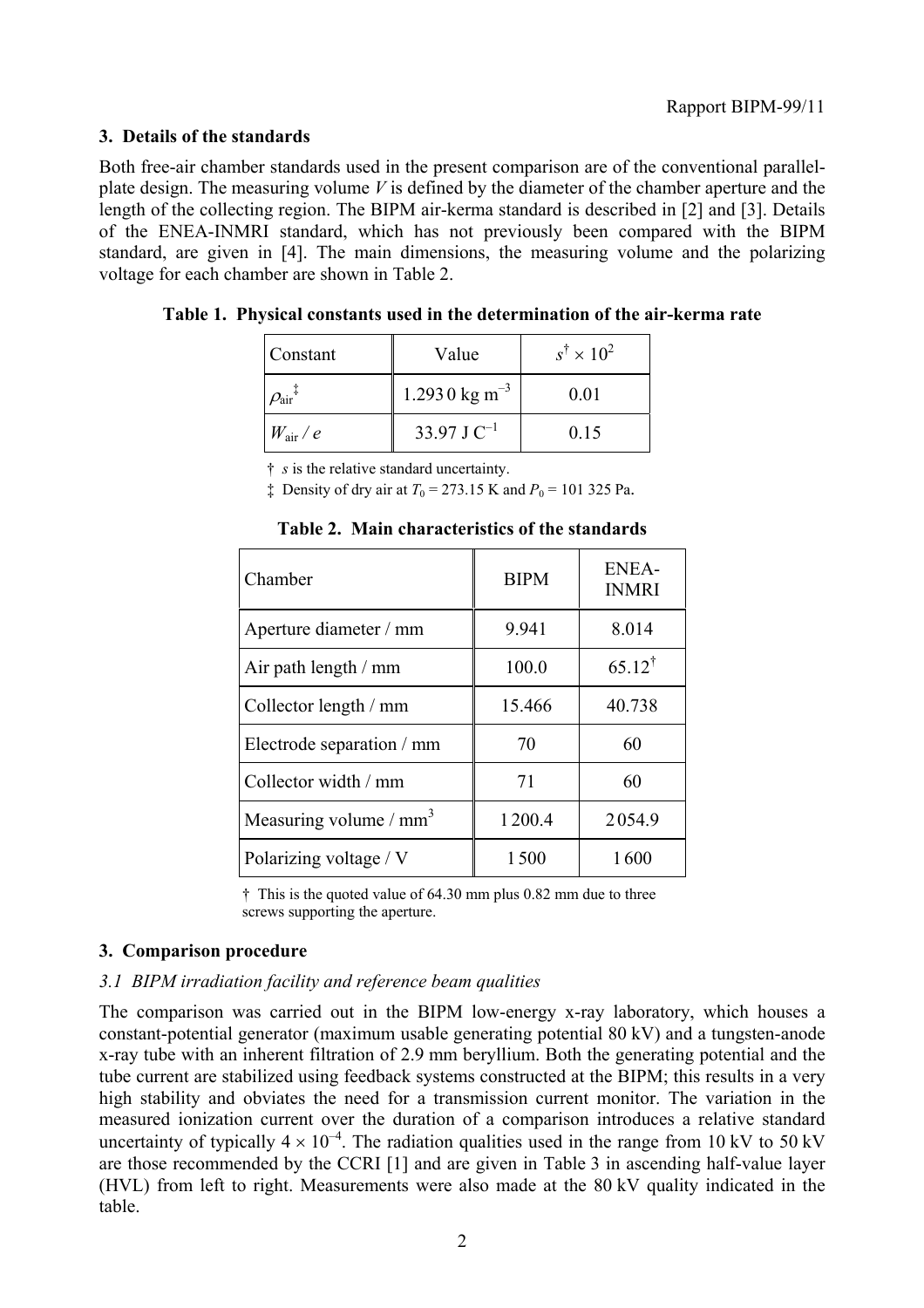## *3.2 Correction factors*

The correction factors applied to the ionization current measured at each radiation quality, together with their associated uncertainties, are given in Table 4 for the BIPM standard and in Table 5 for the ENEA-INMRI standard (the correction factors for the ENEA-INMRI standard at the 80 kV quality are discussed in Section 4.3).

| Generating<br>potential / kV                              | 10               | 30     | 25     | 50(b)  | 50(a) | 80    |
|-----------------------------------------------------------|------------------|--------|--------|--------|-------|-------|
| Al filtration / mm                                        | $\boldsymbol{0}$ | 0.2082 | 0.3723 | 1.0082 | 3.989 | 3.041 |
| Al HVL / mm                                               | 0.036            | 0.176  | 0.250  | 1.020  | 2.257 | 3.01  |
| $\mu_{\text{air}}^{\dagger}$ / $10^{-3}$ mm <sup>-1</sup> | 1.757            | 0.415  | 0.304  | 0.091  | 0.046 | 0.042 |
| $K_{\text{BIPM}}$ / mGy s <sup>-1</sup>                   | 0.56             | 3.31   | 1.13   | 1.57   | 0.34  | 0.61  |

**Table 3. Characteristics of the BIPM reference radiation qualities**

† Air attenuation coefficient at 293.15 K and 100 000 Pa, measured at the BIPM for an air path length of 100 mm.

| Generating potential / kV        | 10     | 30     | 25     | 50(b)   | 50(a)         | 80     | $s \times 10^2$          |                   |
|----------------------------------|--------|--------|--------|---------|---------------|--------|--------------------------|-------------------|
|                                  |        |        |        |         |               |        | type A                   | type B            |
| Air attenuation $k_a^{\dagger}$  | 1.1921 | 1.0424 | 1.0309 | 1.0091  | 1.0046        | 1.0042 | 0.03                     | 0.01              |
| Scattered radiation $k_{\rm sc}$ | 0.9944 | 0.9956 | 0.9957 | 0.9966  | 0.9971        | 0.9974 | $\overline{\phantom{0}}$ | 0.07              |
| Electron loss $k_e$              | 1.0000 | 1.0000 | 1.0000 | 1.00001 | 1.000011.0100 |        | $\overline{a}$           | $0.01^{\ddagger}$ |
| Ion recombination $k_s$          | 1.0007 | 1.0019 | 1.0010 | 1.0011  | 1.0006        | 1.0006 | 0.02                     | 0.01              |
| Field distortion $k_d$           | 1.0000 | 1.0000 | 1.0000 | 1.0000  | 1.000011.0000 |        | $\overline{\phantom{0}}$ | 0.07              |
| Aperture edge transmission $k_1$ | 1.0000 | 1.0000 | 1.0000 | 1.0000  | 1.000010.9997 |        | $\overline{a}$           | 0.01              |
| Wall transmission $k_p$          | 1.0000 | 1.0000 | 1.0000 | 1.0000  | 1.0000        | 1.0000 | 0.01                     |                   |
| Humidity $k_h$                   | 0.9980 | 0.9980 | 0.9980 | 0.9980  | 0.998010.9980 |        | $\overline{\phantom{0}}$ | 0.03              |
| $1-g_{\text{air}}$               | 1.0000 | 1.0000 | 1.0000 | 1.0000  | 1.0000        | 1.0000 | $\overline{\phantom{a}}$ | 0.01              |

**Table 4. Correction factors for the BIPM standard**

† These are nominal values for 293.15 K and 100 000 Pa; each measurement is corrected using the air temperature and pressure measured at the time.

 $\ddagger$  For the 80 kV quality, the value for  $s \times 10^2$  is 0.10.

The largest correction at low energies is that due to the attenuation of the x-ray fluence along the air path between the reference plane and the centre of the collecting volume. The correction factor  $k_a$  is calculated using the measured air-attenuation coefficients  $\mu_{air}$  given in Table 3 (in units of inverse length). In practice, the values used deviate slightly from those given in the tables. This is because the attenuation varies with the temperature and pressure of the air in the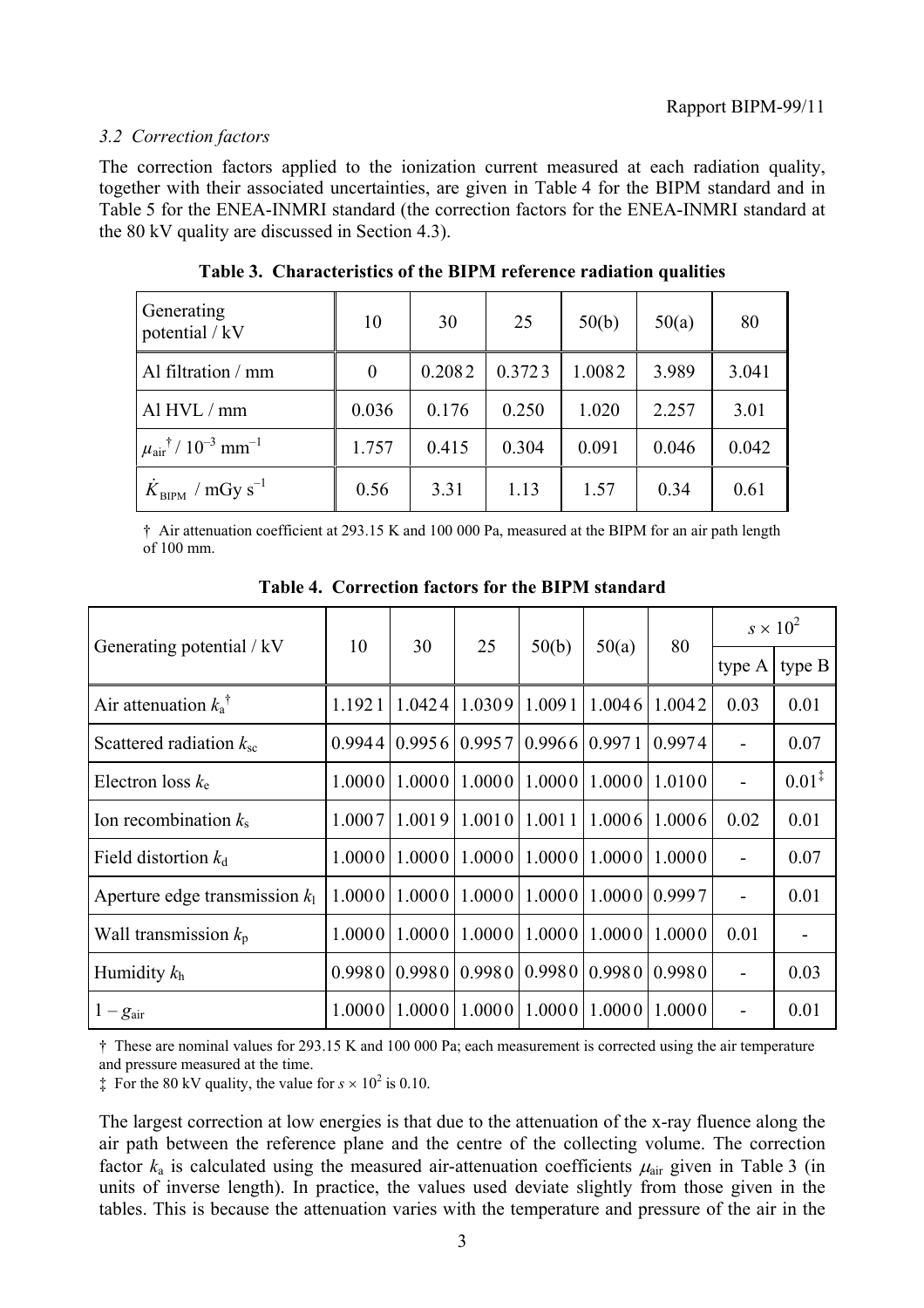chamber and the values for  $k_a$  used are corrected for this effect. The value for  $k_a$  for the ENEA-INMRI chamber at 10 kV has been increased by the factor 1.0009 to account for the larger mean air-attenuation coefficient for an air path length of 65.12 mm (the values given in Table 3 were measured at the BIPM for an air path length of 100 mm). This effect is negligible at the other radiation qualities. All ionization measurements are also corrected for changes in air attenuation arising from variations in the temperature and pressure of the ambient air between the radiation source and the reference plane, using the air-attenuation coefficients given in Table 3.

All measured ionization currents are corrected for ion recombination. The measured values for the ion recombination correction  $k<sub>s</sub>$  for the BIPM standard are given in Table 4. For the ENEA-INMRI standard, the values for *k*s given in Table 5 were calculated for the BIPM air-kerma rates given in Table 3 using [5]. These values were checked by performing the same calculation for the air-kerma rates at the ENEA-INMRI; these latter values agree within 0.01 % with the values measured at the ENEA-INMRI<sup>2</sup>.

| Generating potential / kV        | 10     | 30     | 25     | 50(b)  | 50(a)  | $s \times 10^2$ |                   |
|----------------------------------|--------|--------|--------|--------|--------|-----------------|-------------------|
|                                  |        |        |        |        |        | type A          | type $B$          |
| Air attenuation $k_a^{\dagger}$  | 1.1222 | 1.0274 | 1.0200 | 1.0059 | 1.0030 | 0.03            | $0.01^{\ddagger}$ |
| Scattered radiation $k_{\rm sc}$ | 0.9943 | 0.9950 | 0.9947 | 0.9967 | 0.9971 |                 | 0.1               |
| Electron loss $k_e$              | 1.000  | 1.000  | 1.000  | 1.000  | 1.000  |                 | 0.1               |
| Ion recombination $k_s$          | 1.0005 | 1.0009 | 1.0006 | 1.0007 | 1.0005 |                 | 0.05              |
| Field distortion $k_d$           | 1.000  | 1.000  | 1.000  | 1.000  | 1.000  |                 | 0.1               |
| Aperture edge transmission $k_1$ | 1.0000 | 1.0000 | 1.0000 | 1.0000 | 1.0000 |                 | 0.05              |
| Wall transmission $k_p$          | 1.0000 | 1.0000 | 1.0000 | 1.0000 | 1.0000 |                 | 0.05              |
| Humidity $k_h$                   | 0.9980 | 0.9980 | 0.9980 | 0.9980 | 0.9980 |                 | 0.03              |
| $1-g_{\text{air}}$               | 1.0000 | 1.0000 | 1.0000 | 1.0000 | 1.0000 |                 | 0.01              |

**Table 5. Correction factors for the ENEA-INMRI standard**

† These are nominal values for 293.15 K and 100 000 Pa; each measurement is corrected using the air temperature and pressure measured at the time.

 $\ddagger$  This value is derived from the uncertainty of  $\mu_{air}$  at the BIPM. The value for  $s \times 10^2$  used at the ENEA-INMRI is 0.2.

#### *3.3 Chamber positioning and measurement procedure*

 $\overline{a}$ 

The ENEA-INMRI chamber was positioned close to the BIPM chamber and both remained fixed throughout the comparison; the alternation of measurements between chambers was carried out by displacement of the radiation source. Alignment on the beam axis was measured to around 0.2 mm and this position was reproducible to better than 0.01 mm. An off-axis displacement of 0.1 mm changes the measured current by no more than 0.03 % at 10 kV and at 50 kV. No

<sup>&</sup>lt;sup>2</sup> Except for the 50 kV(a) quality, for which the calculated value is 1.0005 and the measured value 1.0010. The calculated value is used in this report.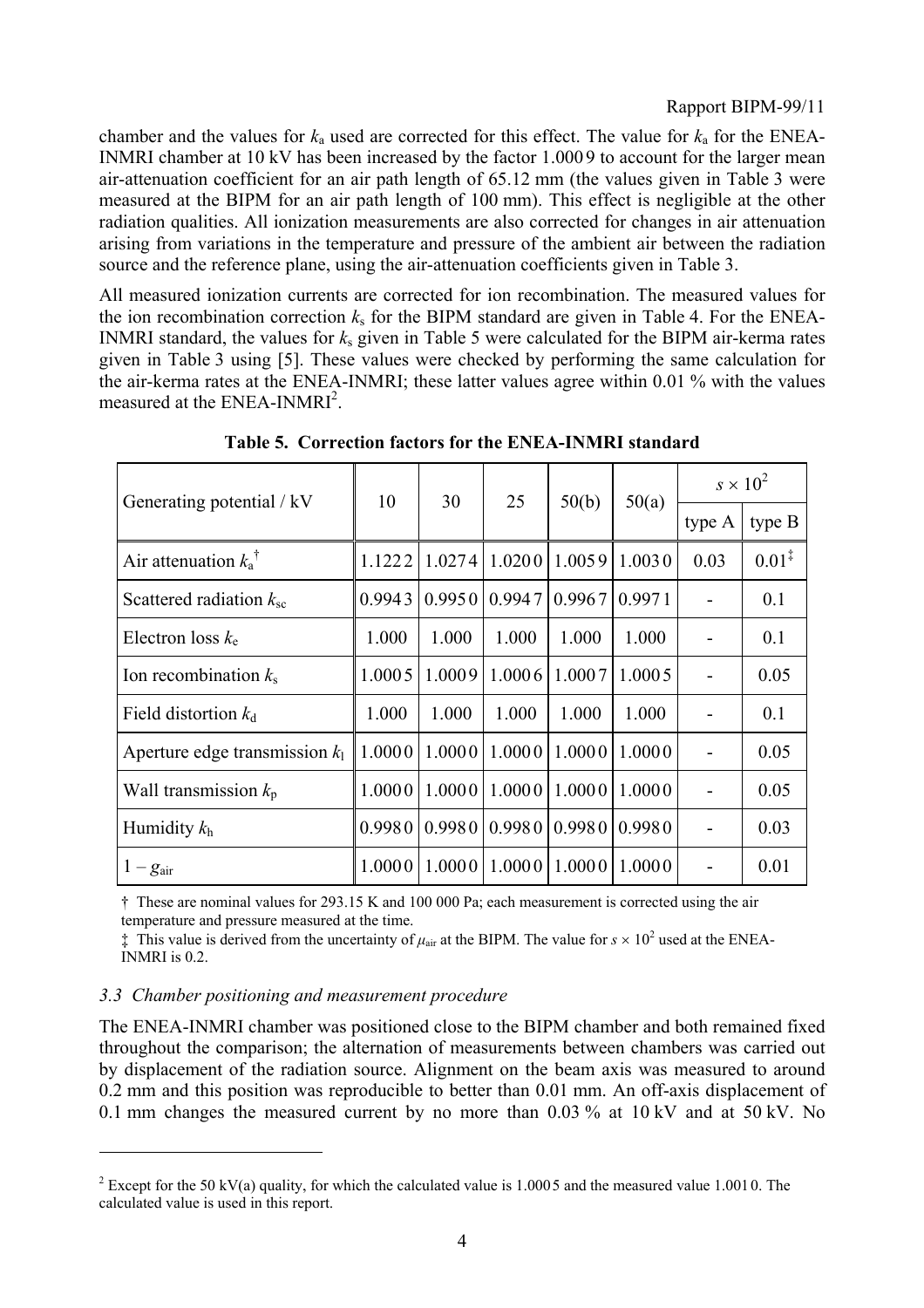correction is applied for the radial non-uniformity of the beam. The reference plane for each chamber was positioned at 500 mm from the radiation source for all qualities up to 50 kV and at 750 mm for the 80 kV quality. This distance was measured to 0.03 mm and was reproducible to better than 0.01 mm. The beam diameter in the reference plane is 45 mm for all qualities up to 50 kV and 68 mm for the 80 kV quality.

The air temperature for the ENEA-INMRI chamber was measured using a BIPM mercury thermometer calibrated to 0.02 K and positioned in the holder of the ENEA-INMRI chamber. The leakage current was measured before and after each series of ionization current measurements and a correction made based on the mean of these leakage measurements. For the BIPM chamber the leakage current was less than 0.05 % of the ionization current and for the ENEA-INMRI chamber less than 0.01 %. Each series consisted of five measurements. The relative standard uncertainty of the mean of a series of five measurements was typically less than  $2 \times 10^{-4}$ . Taking into account the relative standard uncertainty of  $4 \times 10^{-4}$  arising from the repeatability over the duration of a comparison of current measurements using the ENEA-INMRI standard, a type A relative standard uncertainty of  $5 \times 10^{-4}$  is taken for current measurements using this chamber. For both chambers, measurements were made at both polarities to correct for any polarity effect. The measured difference was typically 0.11 % for the BIPM chamber and less than 0.02 % for the ENEA-INMRI chamber.

#### **4. Supporting measurements**

#### *4.1 Comparison of apertures*

The ENEA-INMRI aperture of diameter 8.014 mm was positioned in the BIPM chamber, replacing the BIPM aperture of diameter 9.941 mm. The current measured at 30 kV by the BIPM standard under these conditions was corrected for the decrease in aperture diameter and for the decrease in ion recombination using [5]. The resulting air-kerma rate determination was 0.09 % less than that determined using the BIPM aperture (measured with a relative standard uncertainty of  $2 \times 10^{-4}$ ).

#### *4.2 Comparison of methods for measuring air attenuation*

The air-attenuation correction for each standard was determined using the air-attenuation coefficients *µ*air measured at the BIPM, as given in Table 3. These are measured using a tube of length 270 mm positioned approximately midway between the added filters and the reference plane. By reducing the air pressure in the tube to approximately 64 kPa and measuring the decrease in the ionization current, *µ*air is determined for an air path length of 100 mm. For the 10 kV radiation quality, additional measurements are made over a range of air pressures to determine  $\mu_{air}$  for other air path lengths, from which the correction factor 1.0009 for the ENEA-INMRI air path length of 65.12 mm is derived. Note that the thin beryllium windows of the tube are included in the stated inherent filtration (2.9 mm beryllium).

The ENEA-INMRI method for determining  $\mu_{air}$  is by the addition of an aluminium tube of internal diameter 25 mm to the front of the chamber, which moves the aperture towards the radiation source by a known distance. The source must be moved back by this distance. The decrease in the ionization current is a measure of the air attenuation arising from the additional air path between the aperture and the collecting volume.

Two sets of measurements were performed at 10 kV. In the first set, a tube of length 50.4 mm was added to the ENEA-INMRI standard and the radiation source moved back by this amount. From the measured decrease in current, the air-attenuation coefficient was evaluated as  $\mu_{\text{air}} = 1.706 \times 10^{-3}$  mm<sup>-1</sup> (at 293.15 K and 100 kPa). For the second set of measurements a tube of length 95.0 mm was used, giving  $\mu_{air} = 1.687 \times 10^{-3}$  mm<sup>-1</sup>. From these results one can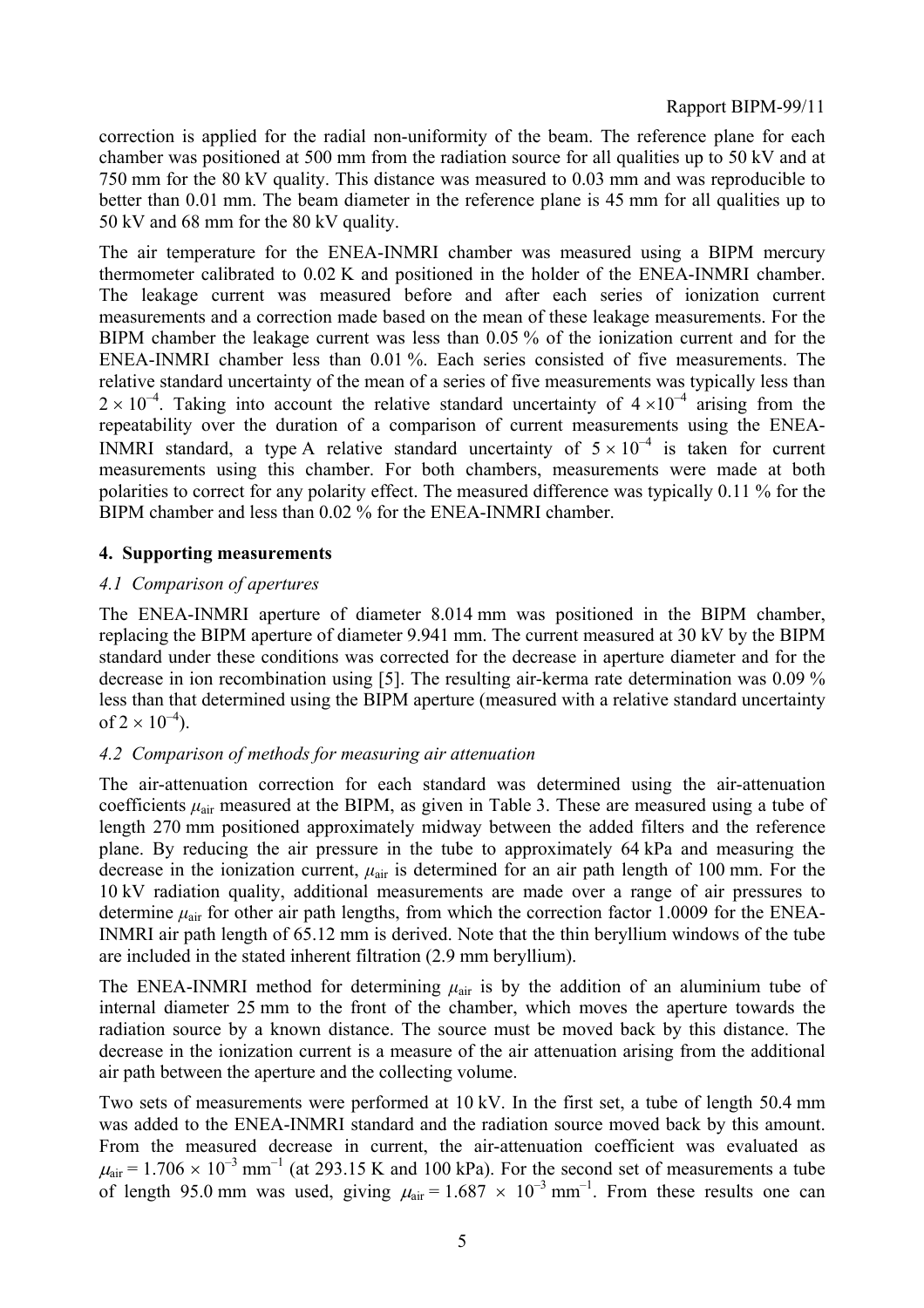interpolate (linearly) the value  $\mu_{air} = 1.700 \times 10^{-3}$  mm<sup>-1</sup> for an air path length of 65 mm. Using this value rather than the BIPM value yields an air-kerma rate determination which is smaller by 0.37 % for the ENEA-INMRI standard and by 0.57 % for the BIPM standard.

## *4.3 Measurements at 80 kV*

Although the ENEA-INMRI standard is not designed for use above 50 kV, the opportunity was taken to compare the two standards at 80 kV. This allows an experimental determination of the electron-loss correction  $k<sub>e</sub>$  for the ENEA-INMRI standard at this quality, on the assumption that all other correction factors are known. Those for the BIPM standard are given in Table 4. The value for *k*e is derived from measurements at the BIPM using the magnetic field technique and has been verified by comparison with the BIPM medium-energy free-air chamber standard and by recent Monte Carlo calculations [6]. For the ENEA-INMRI standard,  $k_{\rm sc}$  was taken to be the same as for the BIPM standard (their values at 50 kV are very similar),  $k_s$  was calculated using [5],  $k_d$  was taken to be the same as at lower energies and  $1 - g_{air}$  was taken to be unity. This leaves only the corrections for aperture-edge transmission  $k_1$  and wall transmission  $k_p$  for the ENEA-INMRI standard, which were measured.

Aperture-edge transmission was measured using a dummy 'aperture' of the same material and thickness as the real aperture but without the hole. At 80 kV no transmission was measurable at the 0.02 % level. Wall transmission was measured using a large lead stopper. At 80 kV the walltransmission correction  $k_p = 0.9952$  was determined with an estimated relative standard uncertainty of 0.02 %.

## **5. Uncertainties**

The uncertainties associated with the primary standards and with the results of the comparison are listed in Table 6. In general, the quoted uncertainties are representative of those associated with routine air-kerma rate determinations at both institutions. The uncertainty of  $\mu_{\text{air}}$  is that of the BIPM determination and is significantly less than that quoted for determinations at the ENEA-INMRI (see Table 5 and footnote). The uncertainties associated with the measurement of the ionization current and with chamber positioning are those which apply to measurements at the BIPM.

The uncertainties of the ratios  $\dot{K}_{ENEA-INMRI} / \dot{K}_{BIPM}$  take into account correlations in the type B uncertainties associated with the determination of the ionization current, the humidity correction and the physical constants. Correlations between the values for  $k_{\rm sc}$  are not taken into account, although these are derived from the same basic data.

#### **6. Results and discussion**

The comparison results are given in Table 7. General agreement at the level of 0.3 % to 0.4 % is observed, which is approximately 1.5 times the relative standard uncertainty. The result of the aperture comparison accounts for almost 0.1 % of the difference and so the standards can be considered to be in acceptable agreement. No significant trend with radiation quality is observed

The result of the comparison at 80 kV is  $\dot{K}_{\text{ENEA-INMRI}} / \dot{K}_{\text{BIPM}} = 0.9691$ , with a relative standard uncertainty of 0.27 % (including the 0.10 % uncertainty of  $k<sub>e</sub>$  for the BIPM standard). Comparing this with the mean result obtained in the range from 10 kV to 50 kV, one can deduce the value  $k<sub>e</sub> = 1.028$  for the ENEA-INMRI standard at this quality. Using this method, many correlated uncertainties cancel and the relative standard uncertainty of this value for  $k<sub>e</sub>$  is estimated to be 0.12 %. This result will be used for comparison with Monte Carlo calculations.

Of particular concern is the difference in the BIPM and the ENEA-INMRI determinations of the air-attenuation coefficient  $\mu_{air}$  for the 10 kV quality at the BIPM. This difference is very much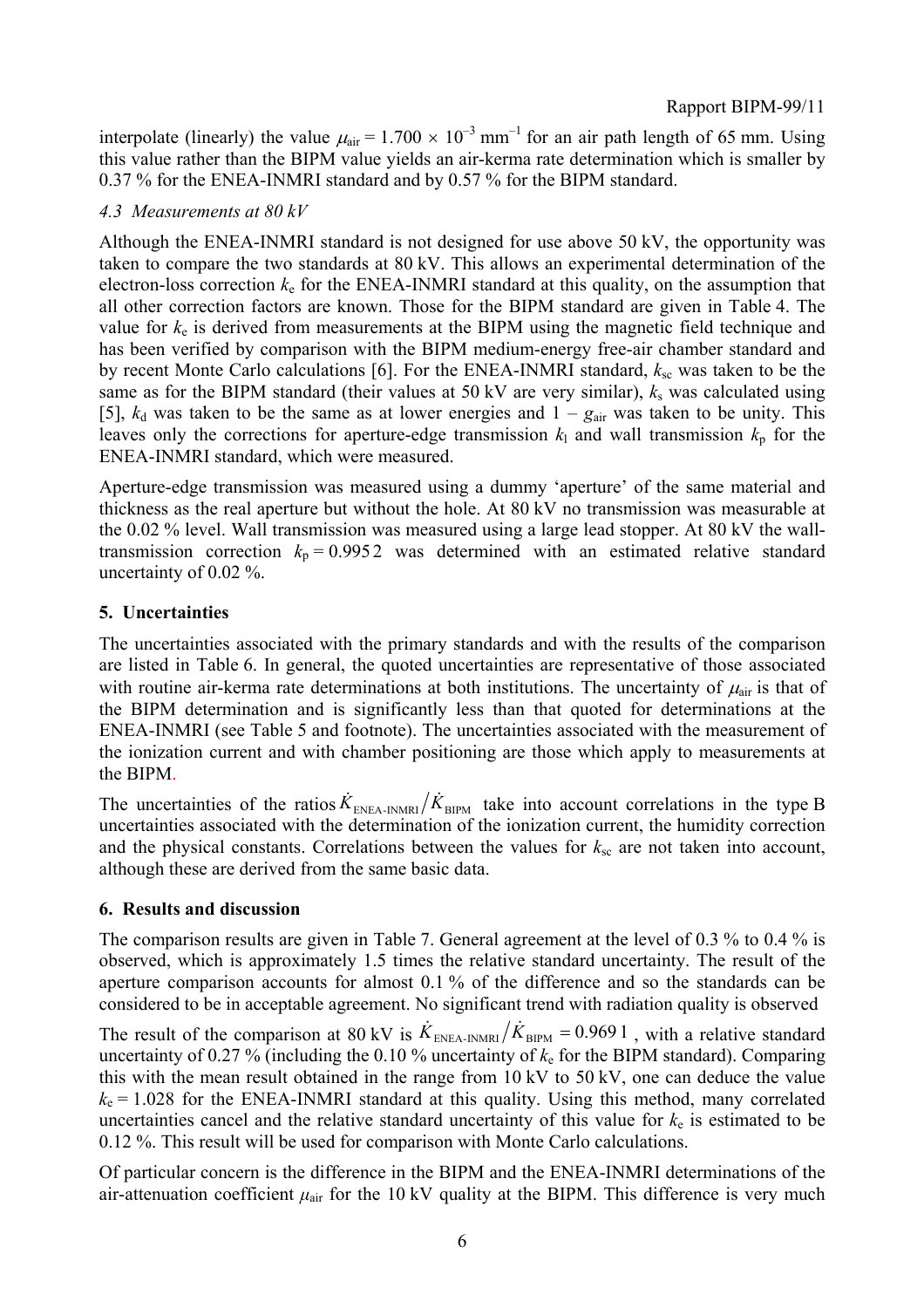larger than the estimated uncertainty of the measurement techniques. Using the ENEA-INMRI value yields an air-kerma rate determination which is smaller by 0.37 % for the ENEA-INMRI standard. Around 0.1 % of this difference may be explained by a change in the photon-scatter correction  $k_{sc}$  when using the ENEA-INMRI technique, which is not taken into account. The use of the ENEA-INMRI value for  $\mu_{air}$  for the BIPM standard at 10 kV yields an air-kerma rate determination which is smaller by 0.57 %. The net effect of these changes is an increase in the comparison result at 10 kV by 0.20 % which worsens the consistency of the results as a function of beam quality. From this evidence one might deduce that the BIPM determination of  $\mu_{air}$  is the closer estimate.

A summary of the results of BIPM comparisons of air-kerma standards for low-energy x-rays, including the present comparison, is presented in Annex A.

| Standard                                                         |                  | <b>BIPM</b> | <b>ENEA-INMRI</b> |        |  |
|------------------------------------------------------------------|------------------|-------------|-------------------|--------|--|
| $s \times 10^2$                                                  | type A           | type B      |                   | type B |  |
| Ionization current                                               | 0.02             | 0.02        | 0.05              | 0.02   |  |
| Volume                                                           | 0.03             | 0.05        |                   | 0.05   |  |
| Positioning                                                      | 0.01<br>0.01     |             | 0.01              | 0.06   |  |
| Correction factors (excl. $k_h$ )                                | 0.04             | 0.10        | 0.03              | 0.19   |  |
| Humidity $k_h$                                                   | 0.03             |             |                   | 0.03   |  |
| Physical constants                                               | 0.15             |             |                   | 0.15   |  |
|                                                                  | 0.06<br>0.19     |             | 0.06<br>0.26      |        |  |
| $\dot{K}_{\rm Standard}$                                         |                  | 0.20        | 0.27              |        |  |
| $\dot{K}_{\tiny \rm ENEA\text{-}INMRI}/\dot{K}_{\tiny \rm BIPM}$ | $0.25^{\dagger}$ |             |                   |        |  |

**Table 6. Uncertainties associated with the comparison results**

† Takes account of correlations in Type B uncertainties.

**Table 7. Comparison results**

| Generating<br>potential / kV                                                   | 10 | 30                                           | 25 | 50(b) | 50(a) |
|--------------------------------------------------------------------------------|----|----------------------------------------------|----|-------|-------|
| $K_{\scriptscriptstyle \rm ENEA\text{-}INMRI}/K_{\scriptscriptstyle \rm BIPM}$ |    | $0.9972$   0.9958   0.9956   0.9966   0.9966 |    |       |       |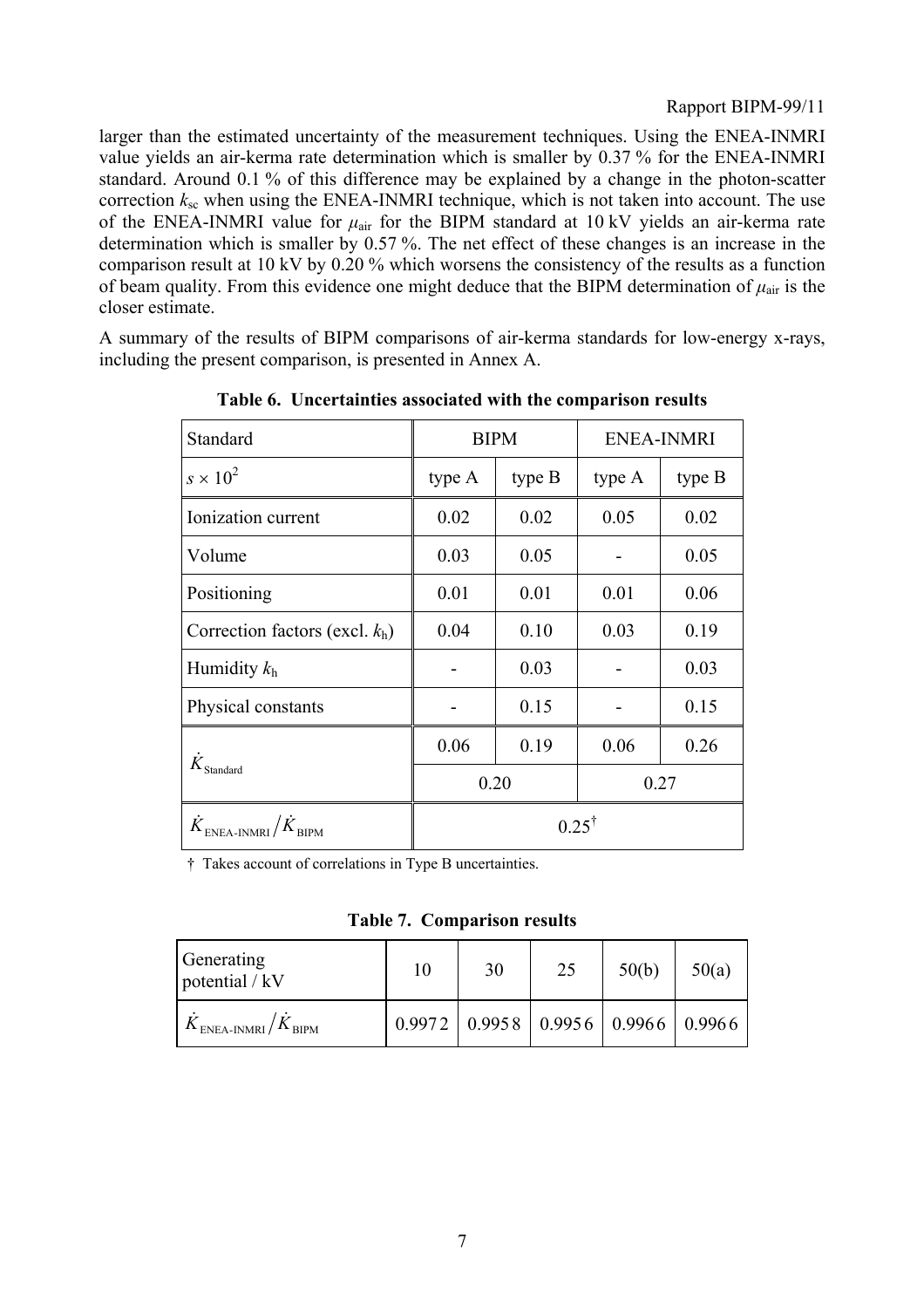## **References**

[1] BIPM, Qualités de rayonnements, CCEMRI (Section I), 1972, 2, R15.

[2] BOUTILLON M., HENRY W.H. and LAMPERTI P.J., Comparison of exposure standards in the 10-50 kV x-ray region, *Metrologia*, 1969, 5, 1-11.

[3] BOUTILLON M., Measurement conditions used for the calibration of ionization chambers at the BIPM, 1996, *Rapport BIPM*-96/1.

[4] MORETTI C.J., HEATON J.A., LAITANO R.F. AND TONI M.P., Intercomparison of low-energy primary standards for x-ray exposure of NPL and ENEA, 1991, *NPL Report RSA (EXT)* 19.

[5] BOUTILLON M., Volume recombination parameter in ionization chambers, *Physics in Medicine and Biology*, 1998, 43, 2061-2072.

[6] BURNS D.T., Consistent set of calculated values for electron-loss and photon-scatter corrections for parallel-plate free-air chambers, 1999, CCRI(I)/99-4, 14 p.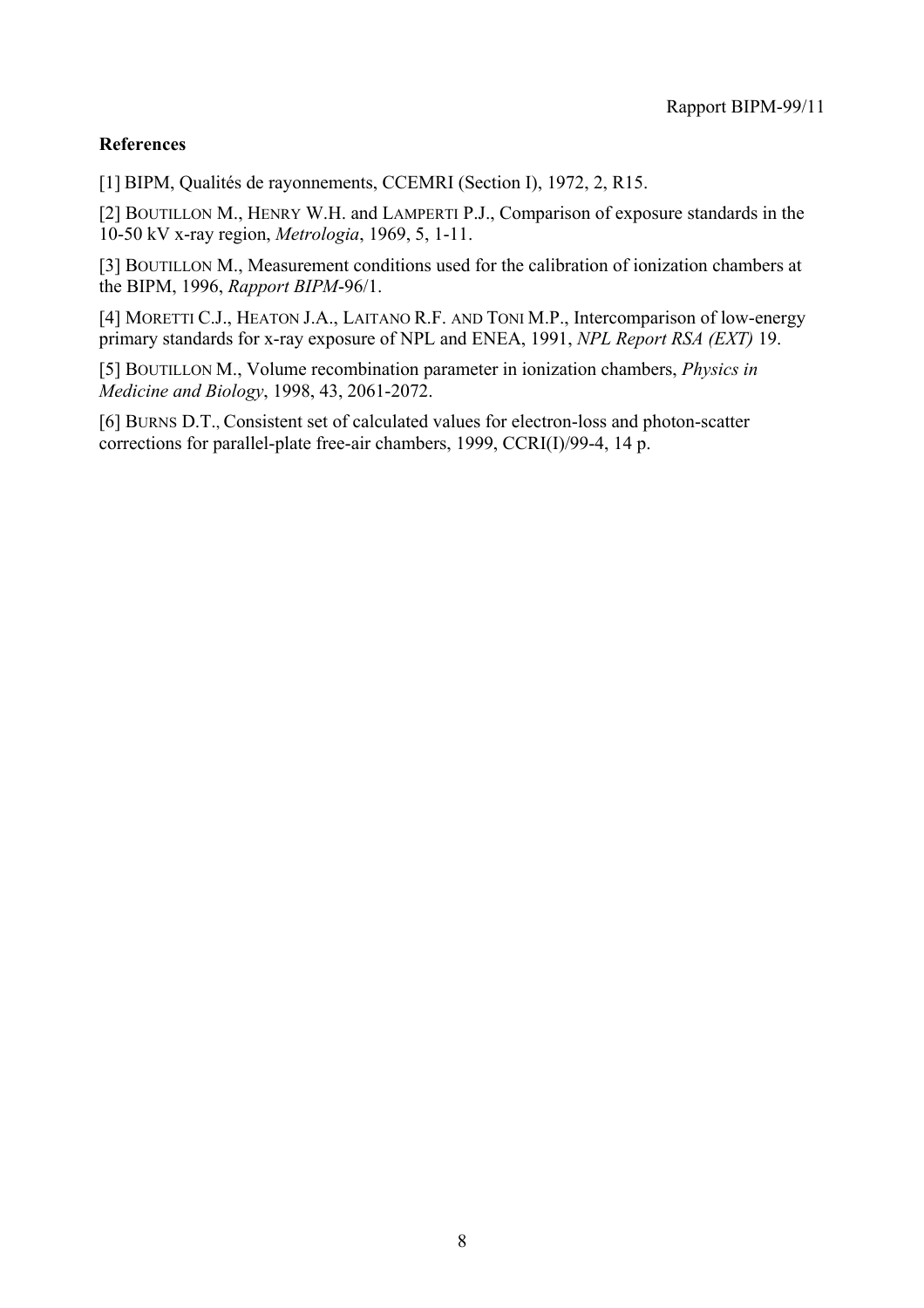## **Annex A**

The results of BIPM comparisons of air-kerma standards for low-energy x-rays are presented in Table A.1. For laboratories which have compared more than once at the BIPM, only the results of the most recent comparison are included. The same data are presented in graphical form in Figure A.1.

| <b>NMI</b>      |             | Date | Generating potential / kV |        |         |                    |                    |  |
|-----------------|-------------|------|---------------------------|--------|---------|--------------------|--------------------|--|
|                 | Country     |      | 10 kV                     | 30 kV  | $25$ kV | $50 \text{ kV(b)}$ | $50 \text{ kV(a)}$ |  |
| <b>NRC</b>      | Canada      | 1966 | 1.0007                    | 1.0003 |         |                    | 0.9995             |  |
| <b>ETL</b>      | Japan       | 1972 | 0.9963                    | 0.9963 |         |                    | 1.0032             |  |
| <b>CIEMAT</b>   | Spain       | 1979 | 1.0021                    | 1.0011 | 1.0013  | 1.0018             | 1.0025             |  |
| <b>OMH</b>      | Hungary     | 1988 | 0.9973                    |        | 0.9994  | 1.0010             | 1.0020             |  |
| <b>GUM</b>      | Poland      | 1994 | 0.9963                    | 0.9973 |         | 0.9968             | 0.9977             |  |
| <b>NMi</b>      | Netherlands | 1996 | 0.9972                    | 0.9984 |         | 0.9984             | 0.9963             |  |
| $NPL^{\dagger}$ | <b>UK</b>   | 1997 | 0.9983                    | 0.9980 | 0.9995  |                    | 0.9977             |  |
| <b>NIST</b>     | <b>USA</b>  | 1998 | 0.9950                    | 0.9943 | 0.9949  | 0.9938             | 0.9956             |  |
| <b>OFMET</b>    | Switzerland | 1998 | 0.9994                    | 0.9993 | 0.9994  | 0.9984             | 0.9985             |  |
| <b>ENEA</b>     | Italy       | 1998 | 0.9972                    | 0.9958 | 0.9956  | 0.9966             | 0.9966             |  |

**Table A.1 Results of BIPM low-energy x-ray comparisons, expressed as**  $\dot{K}_{NMI}/\dot{K}_{\text{BIPM}}$ **.** 

† The results for this laboratory are provisional; BIPM report still in preparation.